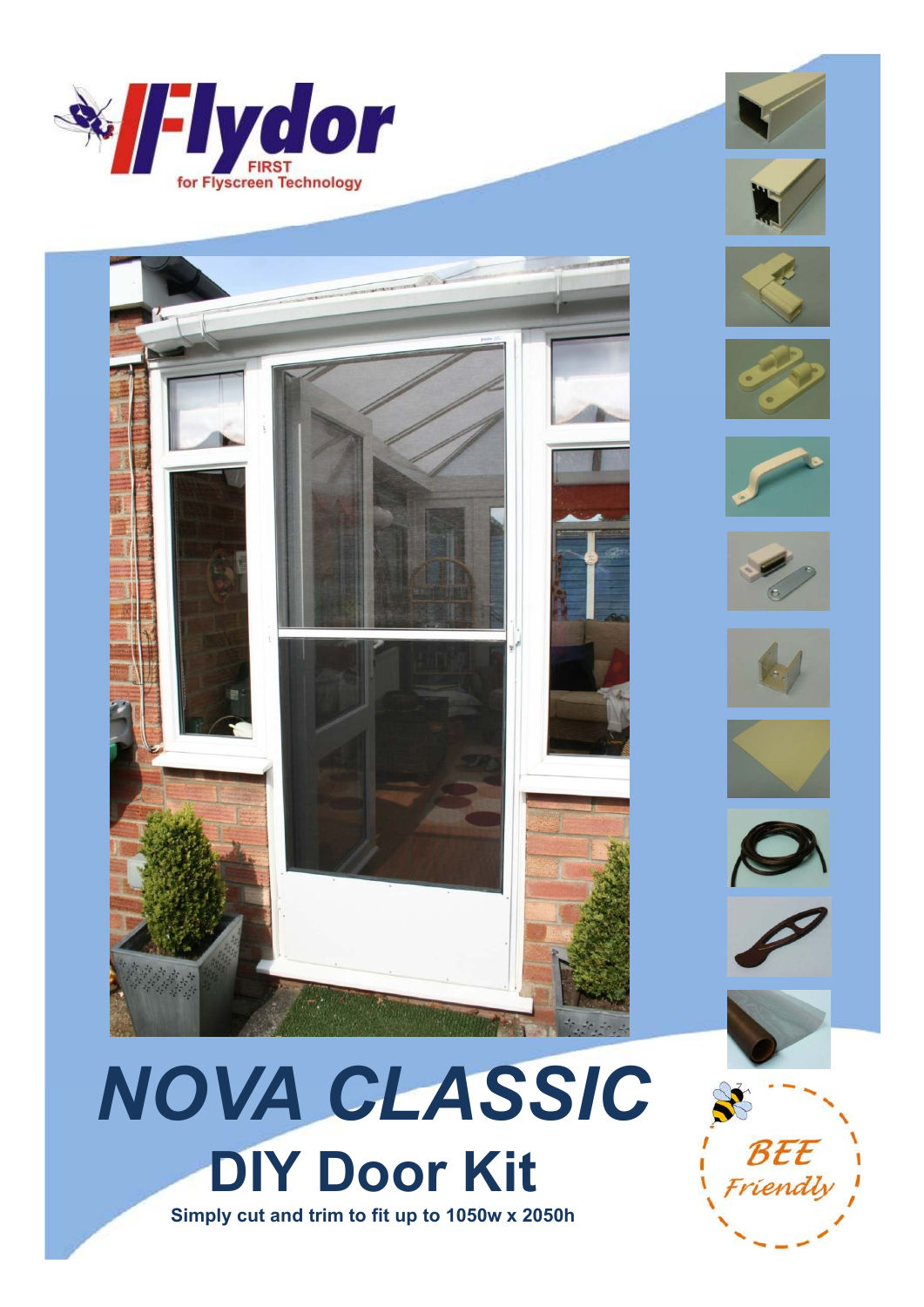

## *Nova Classic Door Screen Kit Assembly Instructions* **.**

Read through these instructions before assembling your unit.

| Kit Contents Check List   |
|---------------------------|
| 4 x Outer Profile         |
| 1 x Mid-bar               |
| 1 x Kick Plate            |
| 2 x Handles               |
| 4 x PVC Corner Pieces.    |
| 2 x Mid-bar cleats        |
| 1 x Cleat guide           |
| 1 x Mesh Roll             |
| 3 x PVC Hinges            |
| 1 x Magnetic Catch        |
| 1 x Spline bundle         |
| 8 x No 6 x 5/8 RH Screws  |
| 20 x No 6 x 3/8 RH Screws |
| 1 x Spline pusher tool    |
| 1 x Set of instructions.  |

Suggested Tools Hammer Plastic Mallet Centre Punch Hacksaw Mitre Box Bench Saw Screwdriver, Drill with 2.5 & 3 mm bits Craft Knife **Scissors** Tape Measure

**1.** Work out your SCREEN SIZE dimensions using the diagrams below and opposite. Do not include hinges or catches in your sizes! You will need these measurements when cutting your profile.

## **WIDTH**





| Width $=$ |  |
|-----------|--|
| Height =  |  |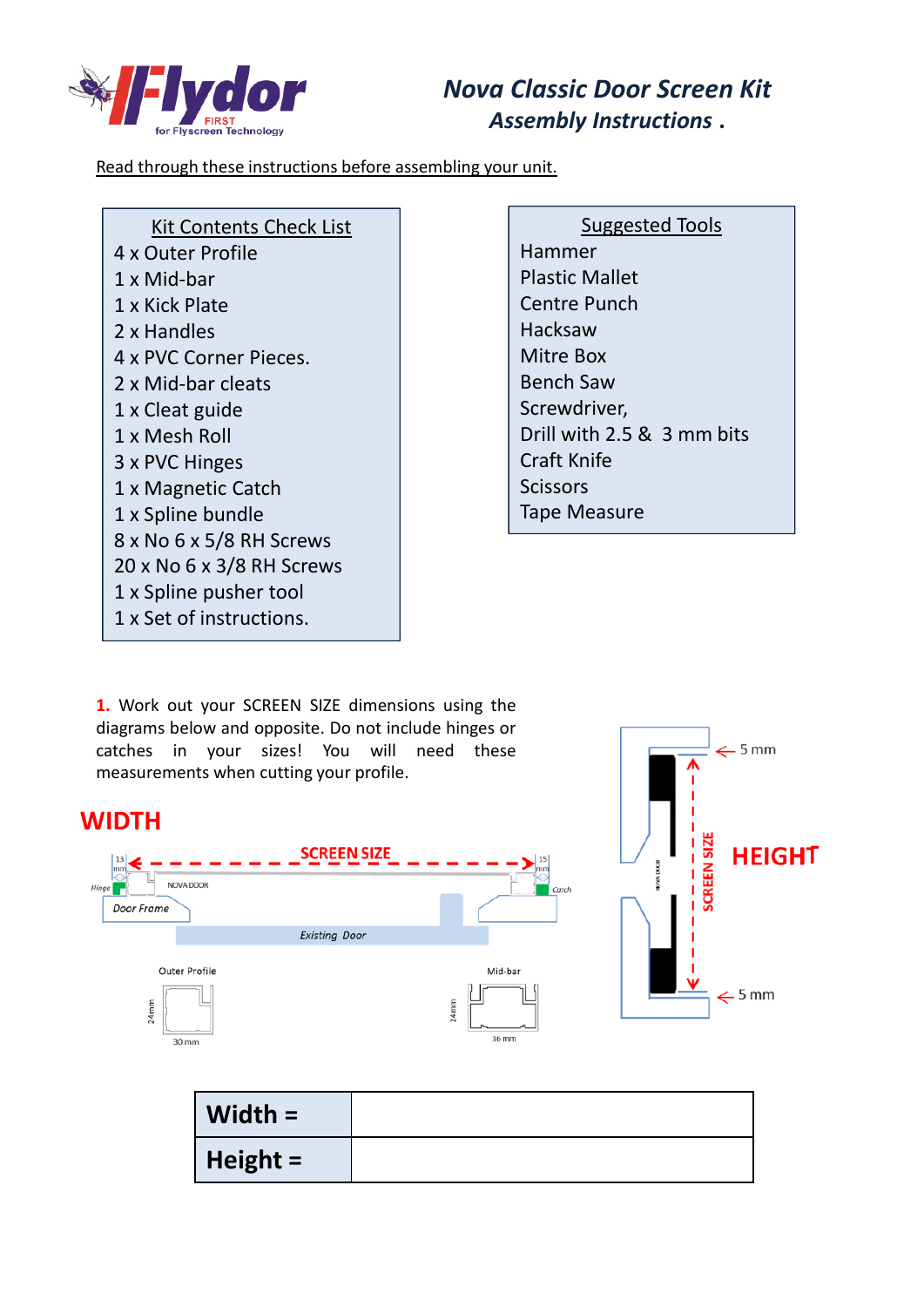## Cut Profiles as follows

*2x Height (Outer Profile) = Screen Size Less 60mm 2x Width (Outer Profile) = Screen Size Less 60mm 1x Width (Mid-bar) = Screen Size Less 60mm 1x Width (Kick Plate) = Screen Size Less 5mm Tip; Cut the outer and mid-bar profile using a mitre box for a clean cut.* 

Push fit the PVC Corners to the side profiles (Height) Take note of the spline groove!



Mark the central point and position the mid bar cleat as below





Using the offcut midbar profile, slide over the cleat and mark the holes for drilling and screwing.



*mounted higher or lower to accommodate the upwards and downwards movement of the existing door handle.*

*Tip; Although the "normal" position of the mid-bar is central, it can be*

Assemble the frame as follows

- 1. Push the top, bottom and mid-bar profiles onto one of side frames first.
- 2. Push the remaining side profile into the top, bottom and mid-bar.

*Tip; the profiles can be tapped in using a soft faced mallet.*

Lay the mesh over the frame, overlapping by at least 20mm.



Firstly insert spline at the top and bottom of the frame/mid-bar, and then the sides. Trim spline to length and use the splining tool to push into the corner for a neat finish.



*Tip; Don't stretch the spline and do each side separately ie don't try to spline round the corners!*